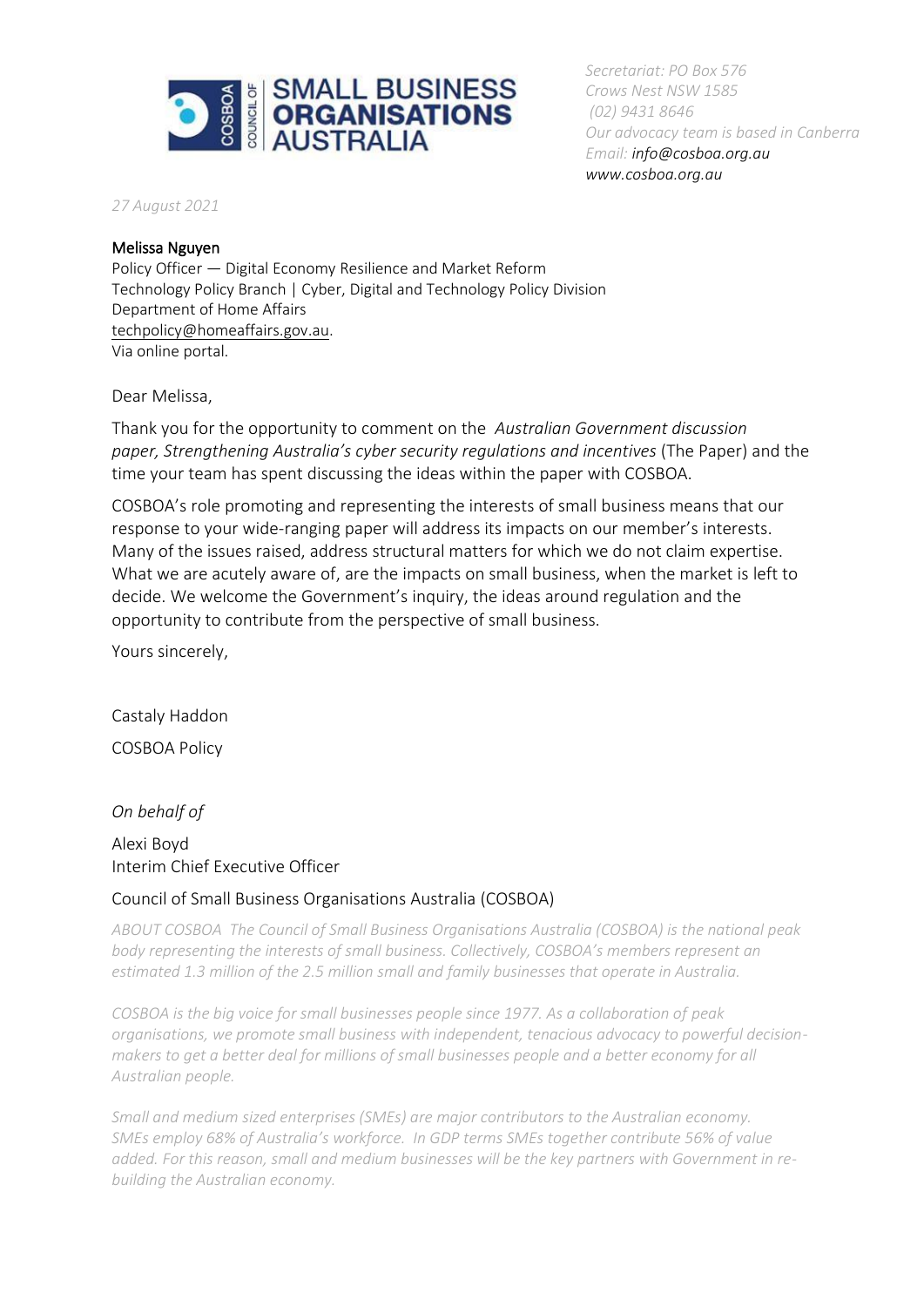# Discussion Questions Chapter 2: Why should government take action?

*1 What are the factors preventing the adoption of cyber security best practice in Australia?* 

*2 Do negative externalities and information asymmetries create a need for Government action on cyber security? Why or why not?* 

For small business, time, resources, money, and knowledge contribute to slow cyber security adoption. There's also a matter of who to trust and poorly established pathways and processes for adoption. There's also a critical fight for survival, against a backdrop of natural disasters and pandemics, cybersecurity is a long way down the to do list. There's also misplaced trust, small business people assume the products they use will have built in protections. There's poor availability and little clarity around standards for cybersecurity on almost every IT device used by small businesses.

Many small businesses are unaware of the size of the problem, and don't think it will happen to them. Until it does. Small business needs to be able to report cybersecurity crimes that encourages reporting, anonymity may be required to remove stigma and shame as small business people, understandably, are reluctant to report incidents. Having accurate data about the impacts specifically on small business would help motivate businesses to act.

Insurance for cybersecurity is an increasingly difficult issue, for small businesses, not mentioned in the paper. This is a classic example of negative externality. Even if a business wants to purchase protection, business decisions by others removes this option.

COSBOA would agree that negative externalities and information asymmetries create a need for Government action and regulation on cyber security. The market does not always deliver the best outcome. Such regulation though, must be well considered. In section 10 we discuss some of the complexities and unintended consequences for small business in current regulatory reforms.

COSBOA agrees that small business requires assurances that the devices they buy have cybersecurity by design and there's clear ways to ascertain the level of protection and that such protections are well communicated and understood. There's considerable work required in this space.

# Chapter 3: The current regulatory framework

*3 What are the strengths and limitations of Australia's current regulatory framework for cyber security?* 

### *4 How could Australia's current regulatory environment evolve to improve clarity, coverage and enforcement of cyber security requirements?*

Many small businesses are very similar to individual consumers in their vulnerabilities. They might be sole traders, partnerships, micro businesses, tradies, contractors or single consultants. Yet they must comply with the same laws that govern big businesses, (except for businesses with revenue under \$3M, where the Privacy Act does not apply.) Australia's regulatory system for cyber security is too complicated for most small businesses to comprehend. A plethora of Government Departments and legislative instruments are involved. For small business, we need the four C's that good regulation delivers, certainty, consistency, clarity and the ability to compete. Regulation for small business must be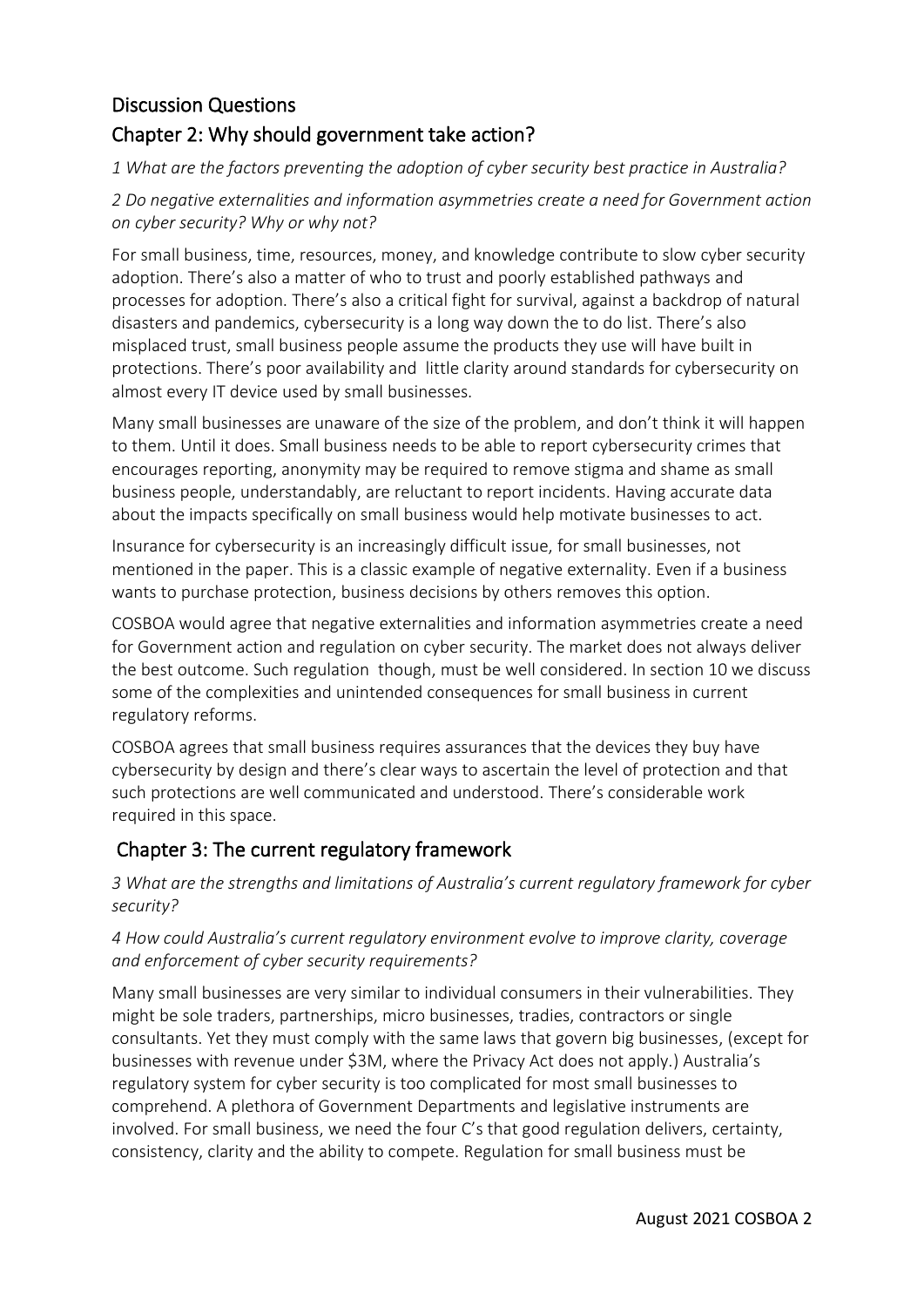practical and realistic and achievable. For many small business, their experience is the end result of a long line of regulatory impacts, for which they had no control or input.

The regulatory framework should consider small business needs and provide practical rules that assist them adopt cybersecurity protections.

### Chapter 4: Governance standards for large businesses

5 What is the best approach to strengthening corporate governance of cyber security risk? Why?

6 What cyber security support, if any, should be provided to directors of small and medium companies?

7 Are additional education and awareness raising initiatives for senior business leaders required? What should this look like?

While this section deals with the Corporations Act and large businesses, small Pty Ltd business are also governed by the same Act. The other problem with this section is the definition of a small business. At present there's at least 13 different small business definitions used within the Federal Government.

The problem of defining a small/medium and large business is complicated. We deal with support for small businesses adopting cybersecurity in section 9.

# Chapter 5: Minimum standards for personal information

*8 Would a cyber security code under the Privacy Act be an effective way to promote the uptake of cyber security standards in Australia? If not, what other approach could be taken?* 

*9 What cost effective and achievable technical controls could be included as part of a code under the Privacy Act (including any specific standards)?* 

*10 What technologies, sectors or types of data should be covered by a code under the Privacy Act to achieve the best cyber security outcomes?* 

NA

# Chapter 6: Standards for smart devices

*11 What is the best approach to strengthening the cyber security of smart devices in Australia? Why?* 

*12 Would ESTI EN 303 645 be an appropriate international standard for Australia to adopt for as a standard for smart devices?* 

*a. If yes, should only the top 3 requirements be mandated, or is a higher standard of security appropriate?*

*b. If not, what standard should be considered?* 

*13 [For online marketplaces] Would you be willing to voluntarily remove smart products from your marketplace that do not comply with a security standard?* 

*14 What would the costs of a mandatory standard for smart devices be for consumers, manufacturers, retailers, wholesalers and online marketplaces? Are they different from the international data presented in this paper?*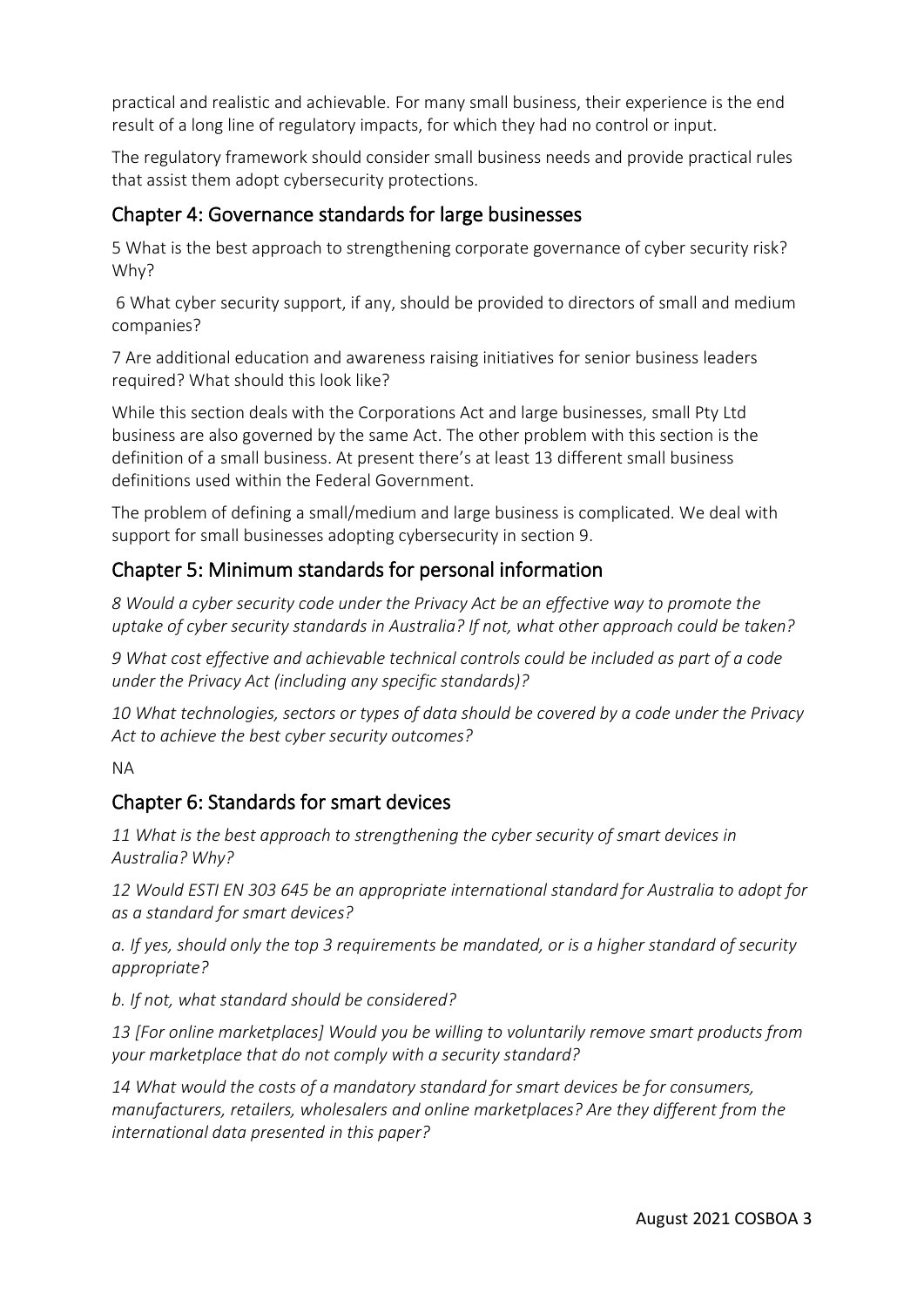*15 Is a standard for smart devices likely to have unintended consequences on the Australian market? Are they different from the international data presented in this paper?*

Many small businesses have similar vulnerabilities to consumers. Standards that created a built in level of security would be welcomed.

# Chapter 7: Labelling for smart devices

*16 What is the best approach to encouraging consumers to purchase secure smart devices? Why?* 

*17 Would a combination of labelling and standards for smart devices be a practical and effective approach? Why or why not?* 

*18 Is there likely to be sufficient industry uptake of a voluntary label for smart devices? Why or why not? a. If so, which existing labelling scheme should Australia seek to follow?* 

19 Would a security expiry date label be most appropriate for a mandatory labelling scheme for smart devices? Why or why not?

*20 Should a mandatory labelling scheme cover mobile phones, as well as other smart devices? Why or why not?* 

*21 Would it be beneficial for manufacturers to label smart devices both digitally and physically? Why or why not?* 

COSBOA is unable to comment on the perspective of device manufacturers, however from a small business perspective of using the devices, as customers buying IOT devices and being impacted by lax cybersecurity functions, COSBOA agrees with implementing a voluntary star or ranking labelling scheme along the lines of Option1 with higher rankings requiring independent verification and based on already agreed international standards with local codesign for the implementation.

Small business people are often very similar in profile as consumers, especially sole traders and micro businesses. Such a labelling scheme would make it easier for these consumers to understand the risks and mitigate them, at the point of purchase.

COSBOA's view is that this would be a first step in a transition to mandating a star or ranking labelling scheme. This would encourage the industry to engage in the co-design of the voluntary scheme, as it is setting the framework for the mandatory scheme. This sets a clear policy direction, while giving industry the time to transition and engage. Such a scheme should cover all devices, including mobile phones, on the IOT and across all advertising spaces, both on physical packaging and digital marketplaces, amongst the normal list of specifications given for such products.

# Chapter 8: Responsible disclosure policies

*22 Would voluntary guidance encourage Australian businesses to implement responsible disclosure policies? If not, what alternative approaches should be considered?* 

COSBOA's view is that Option 1 would be a sensible first step, being voluntary approach to increasing Responsible disclosure. In addition, a transition to making hardware, firmware, and software manufacturers liable for damages from incidents that exploit known and unpatched vulnerabilities would protect small business people.

# Chapter 9: Health checks for small businesses

23 Would a cyber security health check program improve Australia's cyber security? If not, what other approach *could be taken to improve supply chain management for small businesses?* 

*24 Would small businesses benefit commercially from a health check program? How else could we encourage small businesses to participate in a health check program?* 

*25 If there anything else we should consider in the design of a health check program?*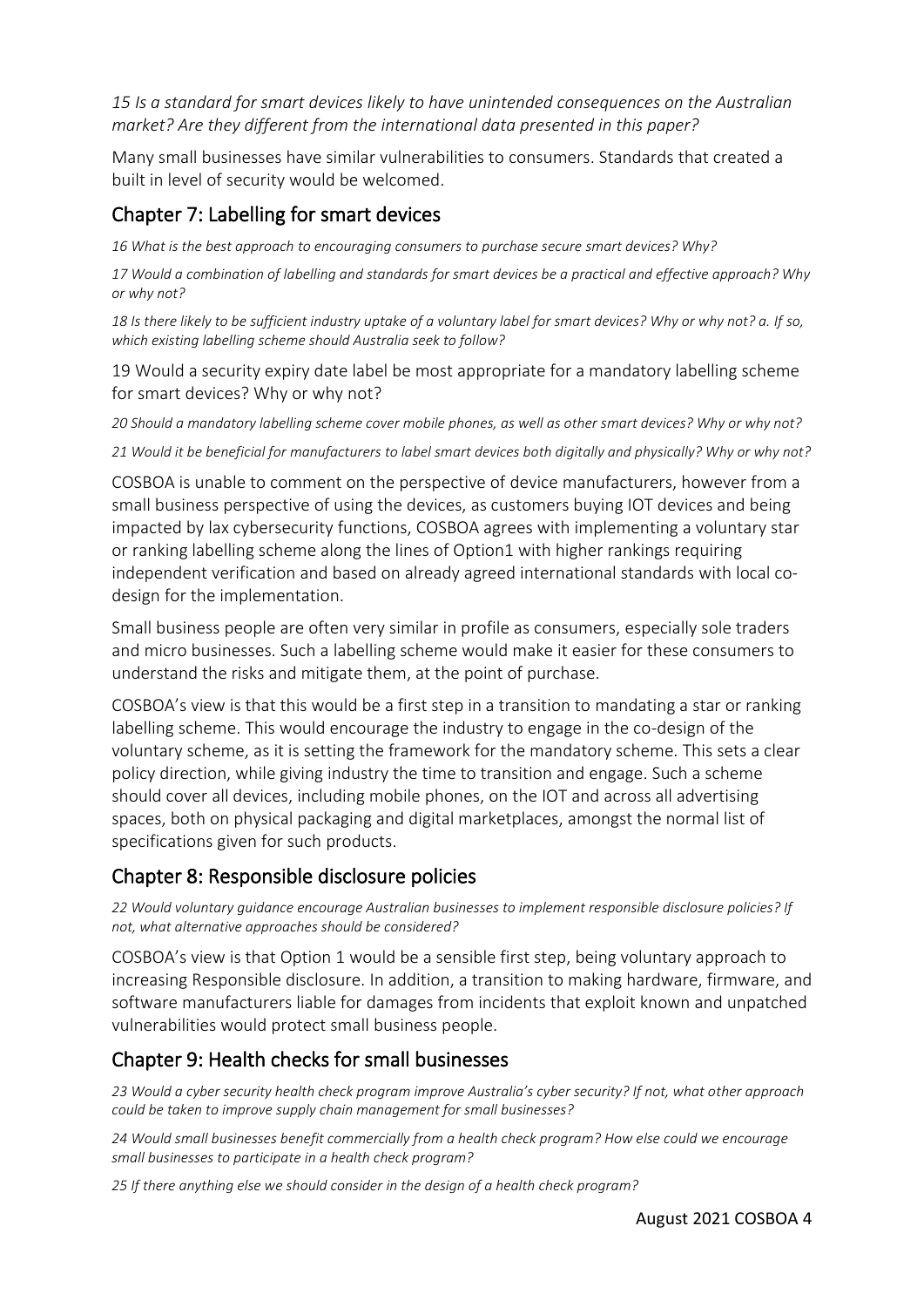The concept of small businesses being more aware and proactive of their cybersecurity is obviously beneficial. The practicality of HOW to get time, resource and knowledge poor small business people to add another task, expense, and expertise to their long to do list requires understanding of the small business world.

As everyone benefits from small business being cyber secure, then it's a shared responsibility1 and should not be moved down the line to the business with the least capacity to enact. This is moving cost to small business to protect supply chain for larger businesses. Consideration of how it could work is required.

While we agree doing a health check is low cost, what happens next is not. Ticking boxes does not guarantee any real action. The UK program makes expert assistance available post health check and we agree this is required for such a program to have any impact.

For small business and for the Government, being aware of the cybersecurity deficiencies isn't the aim, It's getting businesses to take action.

The marketing and financial benefits of having a cybersecurity health check trust mark are unknown and so would not be an incentive for small business people.

Not only does the health check create more to do, but it raises the issue of who to turn to, who to trust, what is good value for money, what's essential and what's not? Small business people have so many problems navigating this, they avoid it. The Health Check on it's own, has a high probability of failing to achieve the stated outcomes.

Initially, we need to provide support to small business to navigate the pathway from being aware to acting. This is missing from the proposal. COSBOA sees a program that included the following elements would address the Government and small business concerns;

- 1. A Health Check for small businesses, that has basic standards agreed by industry participants, is common and consistent and available everywhere…and updated by some central authority annually.
- 2. A Trust Mark for IT Suppliers, who provide expertise to convert the health check into a regular program of activities to ensure cyber security. In effect, a light touch certification for IT suppliers built around desired codes and standards, that allows small business to engage with experts with some assurances and certainty.
- 3. In the beginning, to establish the program, incentives, like a cash discount for business under a certain threshold. And Cybersecure verification to small business who use certified trust marked IT suppliers, therefore delivering consistency of standards, and increasing small business uptake. The Trust Mark is moved from the small business to the supplier. Once the program is established, incentives could be reduced or removed.
- 4. Awareness and communication of the program and it's benefits through industry associations, who are on the ground working with small businesses would be ideal.

Creating a pathway to trusted advisers is well known pathway for small business…

<sup>1</sup> Pg 3 Executive Summary *Strengthening Australia's cyber security regulations and incentives (The Paper)*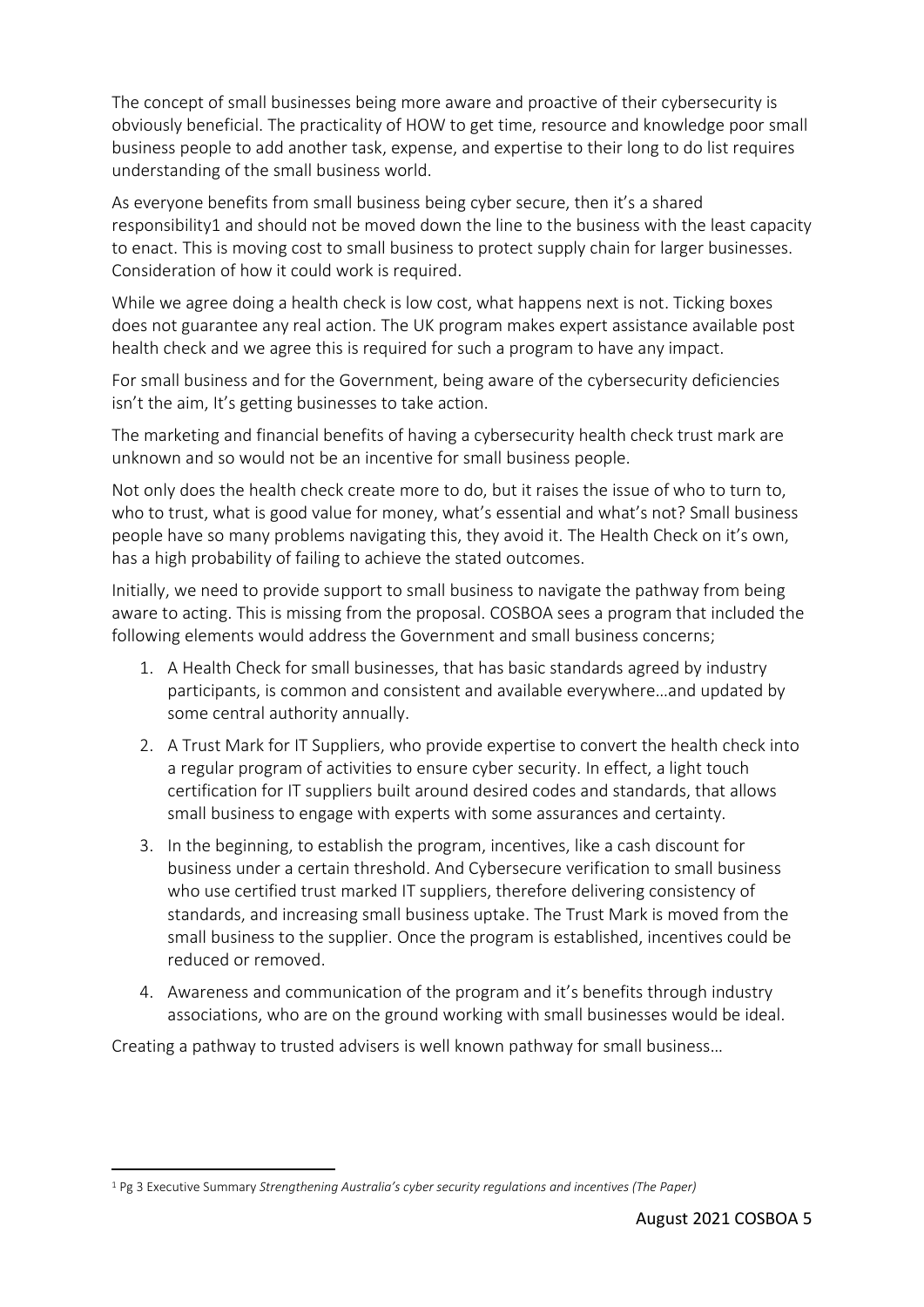Trusted Advisors used by Small Business



Standards for IT advisors are not governed with the same rigour as an established profession like accounting and book keeping. Such standards would assist small businesses take up cybersecurity in the same way they use trusted advisors for book keeping and accounting, both are similar, highly technical and specialised skilled professionals.

It would be incumbent on the IT Suppliers to update their skills, and certification annually, and do annual reviews for their clients, therefore ensuring the up-to-date application of standards in a rapidly evolving threat environment.

# Chapter 10: Clear legal remedies for consumers

*26 What issues have arisen to demonstrate any gaps in the Australian Consumer Law in terms of its application to digital products and cyber security risk?*

*27 Are the reforms already being considered to protect consumers online through the Privacy Act 1988 and the Australian Consumer Law sufficient for cyber security? What other action should the Government consider, if any?*

The review of the Privacy Act 1988 and its intersection with Consumer Data Law legislation currently being enacted, is creating issues for small business. We have attached our submission to that consultation process. In summary, there appears to COSBOA a tension between the right of consumers to protect their data, and the need of small businesses to share their data. This tension must be resolved in a practical way. What can be lost in the conversation is the consideration that small businesses are also consumers of data and should be considered as having the same rights to utilise and share their data to improve aspects of their business such as business efficiency. Business people are not captured by the privacy rules in the same ways as individuals. This allows businesses to function and fulfil a plethora of obligations, most of which are driven by Government regulatory requirements. They rely on agile software solutions to do this. There are over 1000 individual software companies in Australia providing numerous bespoke business software solutions. Their efficiency is dependent on the smooth transfer of critical business data. Careful consideration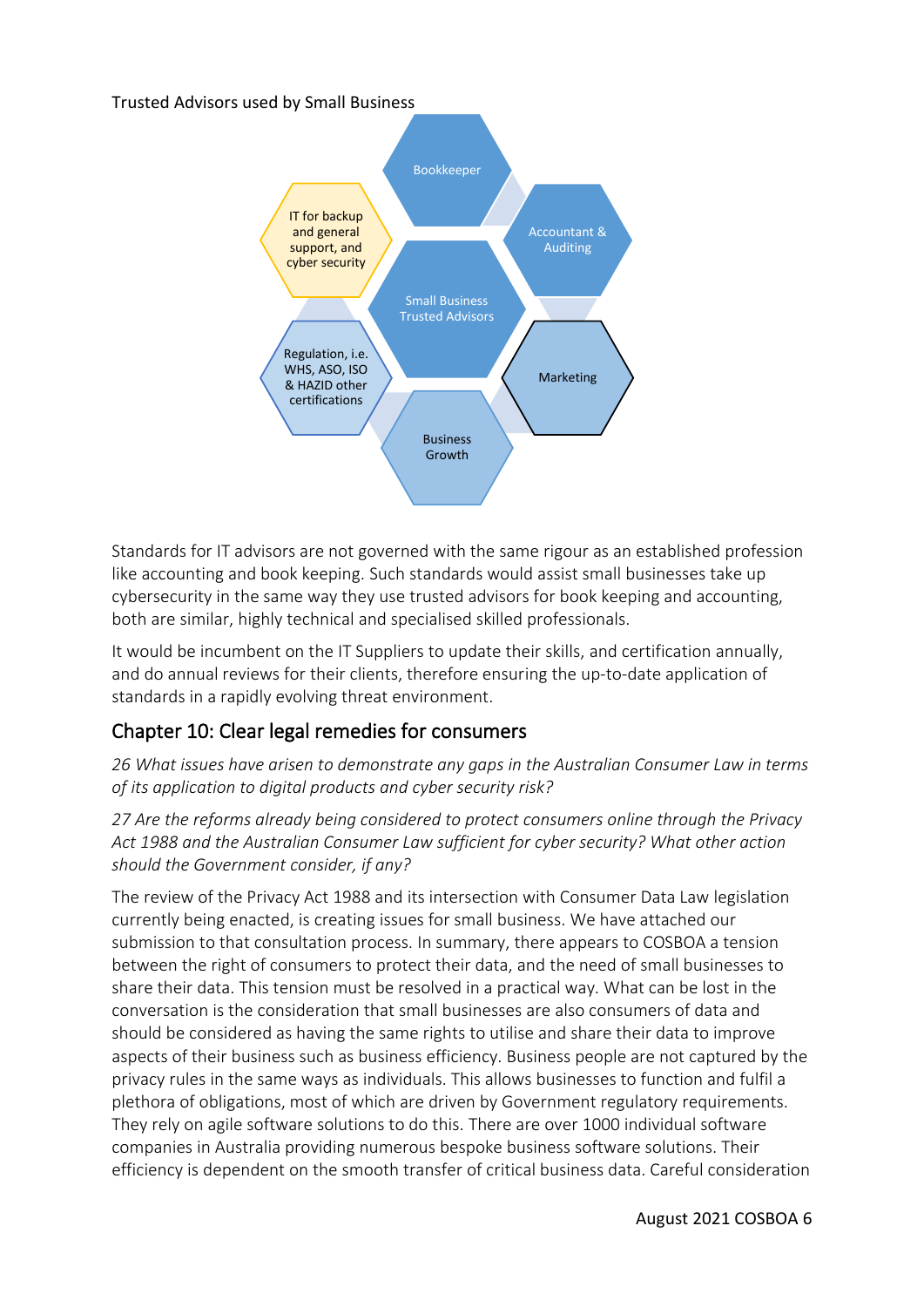is needed where the CDR and Privacy Act rules intersect with these relationships. There's layers of relationships that have been established over many years that make the transfer of Consumer protections to small business fraught with difficulties.

Most of these software providers are small businesses themselves that will not be able to comply with the complexity of the rules. We have worked with our members, including the Digital Solution Providers Australia and New Zealand (DSPANZ).

We note the Government is also considering whether the small business exception from the Privacy Act should be retained, and how any changes would interact with a direct right of action. COSBOA would welcome further involvement in these deliberations.

Chapter 11: Other issues

*28 What other policies should we consider to set clear minimum cyber security expectations, increase transparency and disclosure, and protect the rights consumers*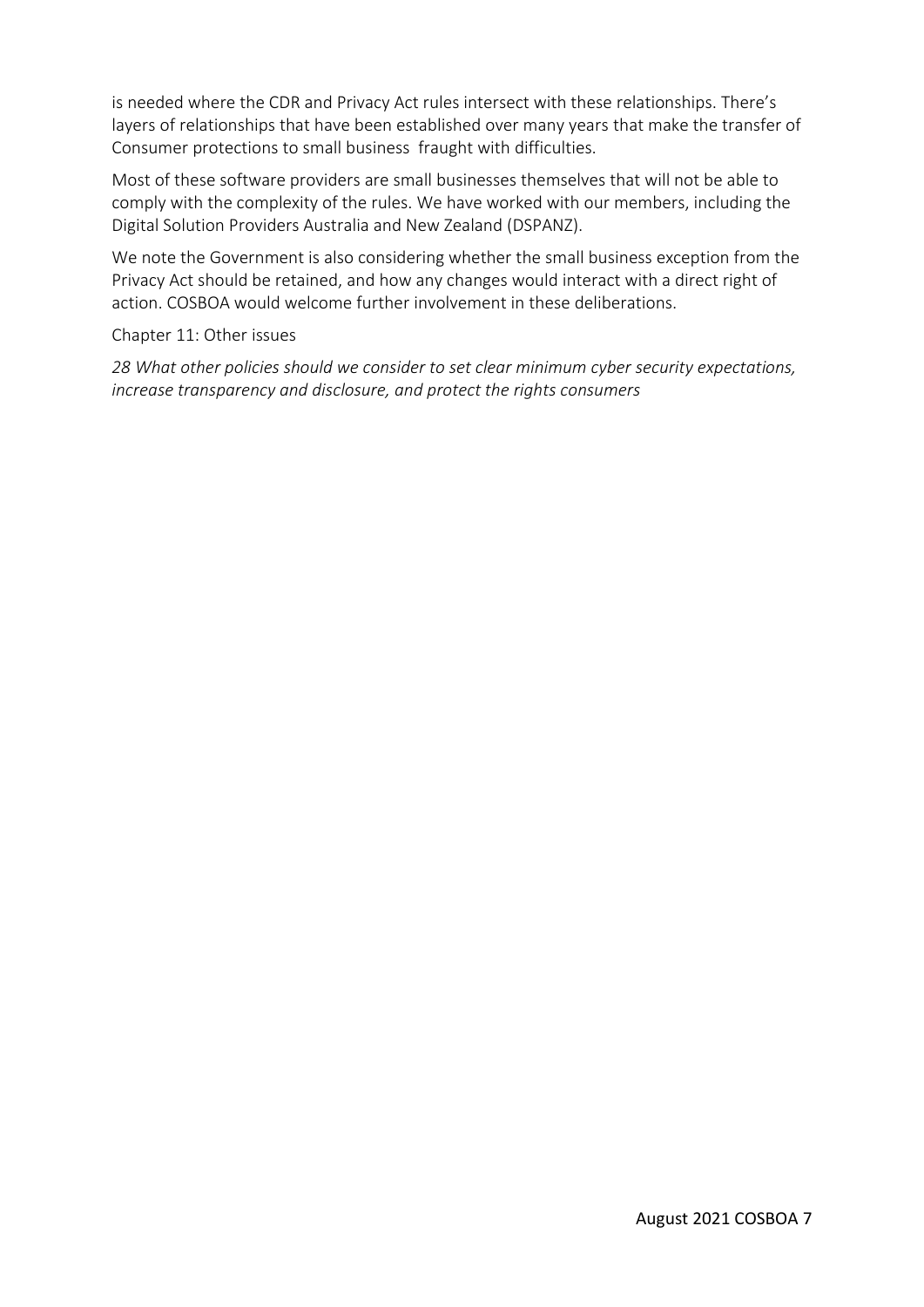Attachment Consumer Data Submission



Secretariat: PO Box 576 Crows Nest NSW 1585 (02) 9431 8646

Our advocacy team is based in Canberra

Email[: info@cosboa.org.au](mailto:info@cosboa.org.au) [www.cosboa.org.au](http://www.cosboa.org.au/)

6 August 2021

Australian Government Treasury Via emails,[jodi.ross@treasury.gov.au,](mailto:jodi.ross@treasury.gov.au) [jessica.robinson@treasury.gov.au](mailto:jessica.robinson@treasury.gov.au) [nathan.sargent@treasury.gov.au,](mailto:nathan.sargent@treasury.gov.au) [cdrmeetings@treasury.gov.au](mailto:cdrmeetings@treasury.gov.au)

#### Consumer Data Rights Rules amendments (version3)

Dear CDR Team,

Thank you for the opportunity to comment on the Consumer Data Rights Rules amendments (version3) and your consideration of our thoughts past the deadlines set. Our members brought this consultation to our attention only days before the deadline. With COVID-19 lockdowns consuming much of COSBOA's time, energy and attention, our ability to resource an in-depth analysis of comprehensive legislation is limited. We acknowledge the significant body of work that has been conducted since 2017 and the most recent work to create changes that recognise some of the difficulties this legislation creates for small businesses.

Given the circumstances, we request further time and consultation with your team to offer the small business perspective. In an effort to progress we would make the following initial points;

Small businesses can be very small, one to four people in a business account for a very large proportion of all small businesses.



Statistics from the Australian Small Business and Family Enterprise Ombudsman 2021.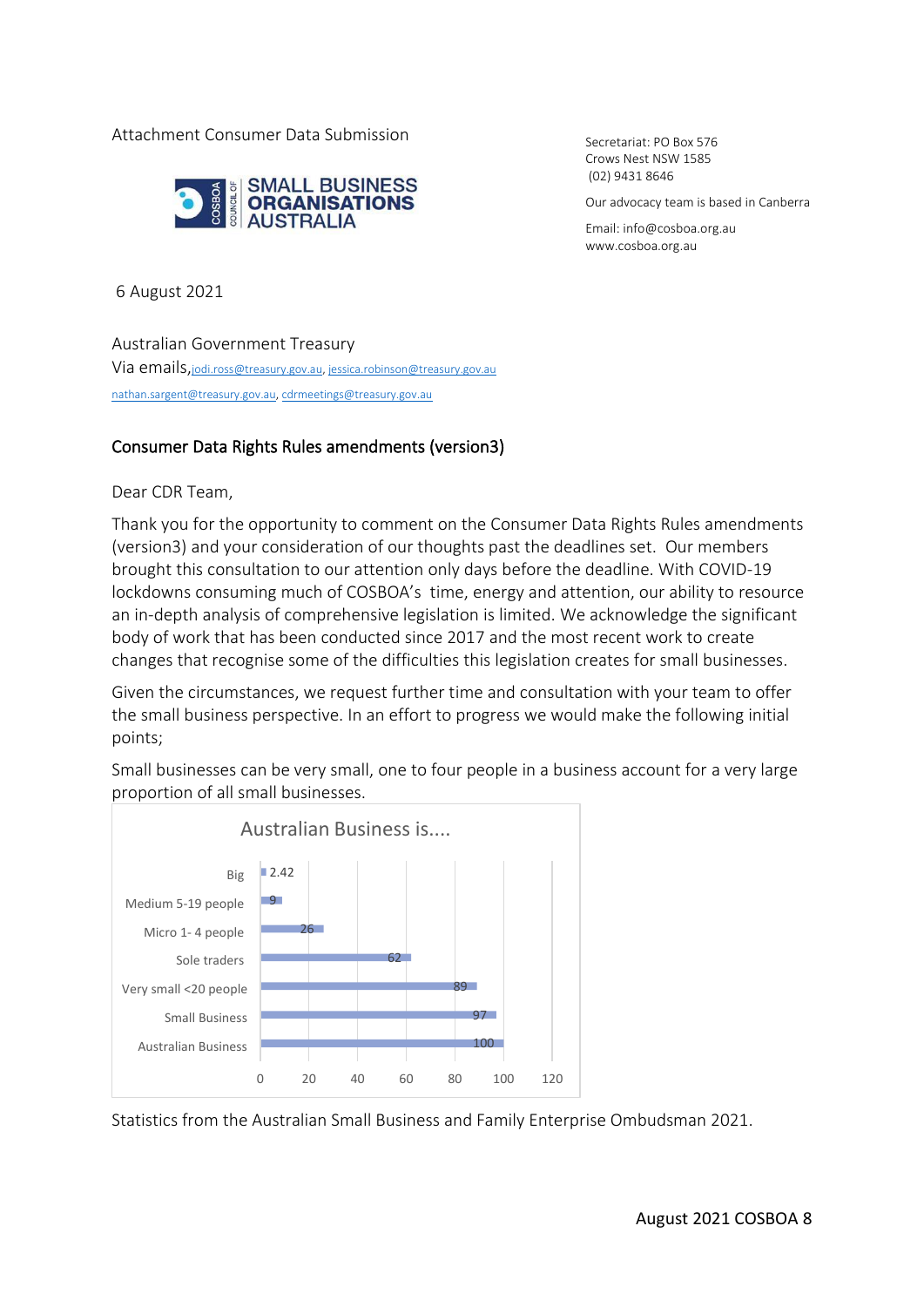Many of these small businesses are very similar to individual consumers in their vulnerabilities. Yet they must comply with the same laws that govern big businesses. They rely on agile software solutions to do this, and we've included examples attached to this letter. There are over 1000 individual software companies in Australia providing numerous bespoke business software solutions. Their efficiency is dependent on the smooth transfer of critical business data. Careful consideration is needed where the CDR rules intersect with these relationships.

Most of these software providers are small businesses themselves that will not be able to comply with the complexity of the CDR rules. We have worked with our members, including the Digital Solution Providers Australia and New Zealand (DSPANZ), to understand the CDR rules. We understand they have also made submissions raising the details of the difficulties being created.

There appears to COSBOA a tension between the right of consumers to protect their data, and the need of small businesses to share their data. This tension must be resolved in a practical way. What can be lost in the conversation is the consideration that small businesses are also consumers of data and should be considered as having the same rights to utilise and share their data to improve aspects of their business such as business efficiency. Business people are not captured by the privacy rules in the same ways as individuals. This allows businesses to function and fulfil a plethora of obligations, most of which are driven by Government regulatory requirements.

The removal, limitation, or regulation of the data sharing, that has been utilised for many years now in the small business sector will have consequences that we don't believe are well understood by the Department, at this point of the policy development. Our reading of the proposed rules is they are complex and far reaching. Advice from our members is that although the intentions of the legislation is sound, overly complex implementation and the impacts on both the small business software companies and their clients, needs further consideration.

The place of trusted advisors, the regulation and definition of who they are and what they do in these amendments (version 3), do not reflect the current, real life small business experience. Through software small business people have for years successfully shared their own financial data with advisors which they trust because they choose to do so to improve their business. This has occurred through a robust system of compliance checks for advisors as professionals; engagement letters, software protections and relationships built over time. They need to retain that capability of sharing data for efficiencies and to meet government regulations and on occasion those tey reach out to can change. For example, the recent JobKeeper payments relied on the use of single touch payroll and businesses submitting tax information according on time. Those that had failed were excluded from the subsidies. Many small businesses use software to meet their record keeping obligations. In cases of urgency, it is not only financial advisors, but others who assist the small business owner and it must be up to them to determine who they can trust with this information.

Small Business people have for many years managed who accesses their data, what level of access is granted and for how long, in partnership with DSP's. We're curious to know what problem the CDR rules are solving for small business people?

We would welcome further consultation in detail, as time allows and as required to meet your deadlines as this important work is developed.